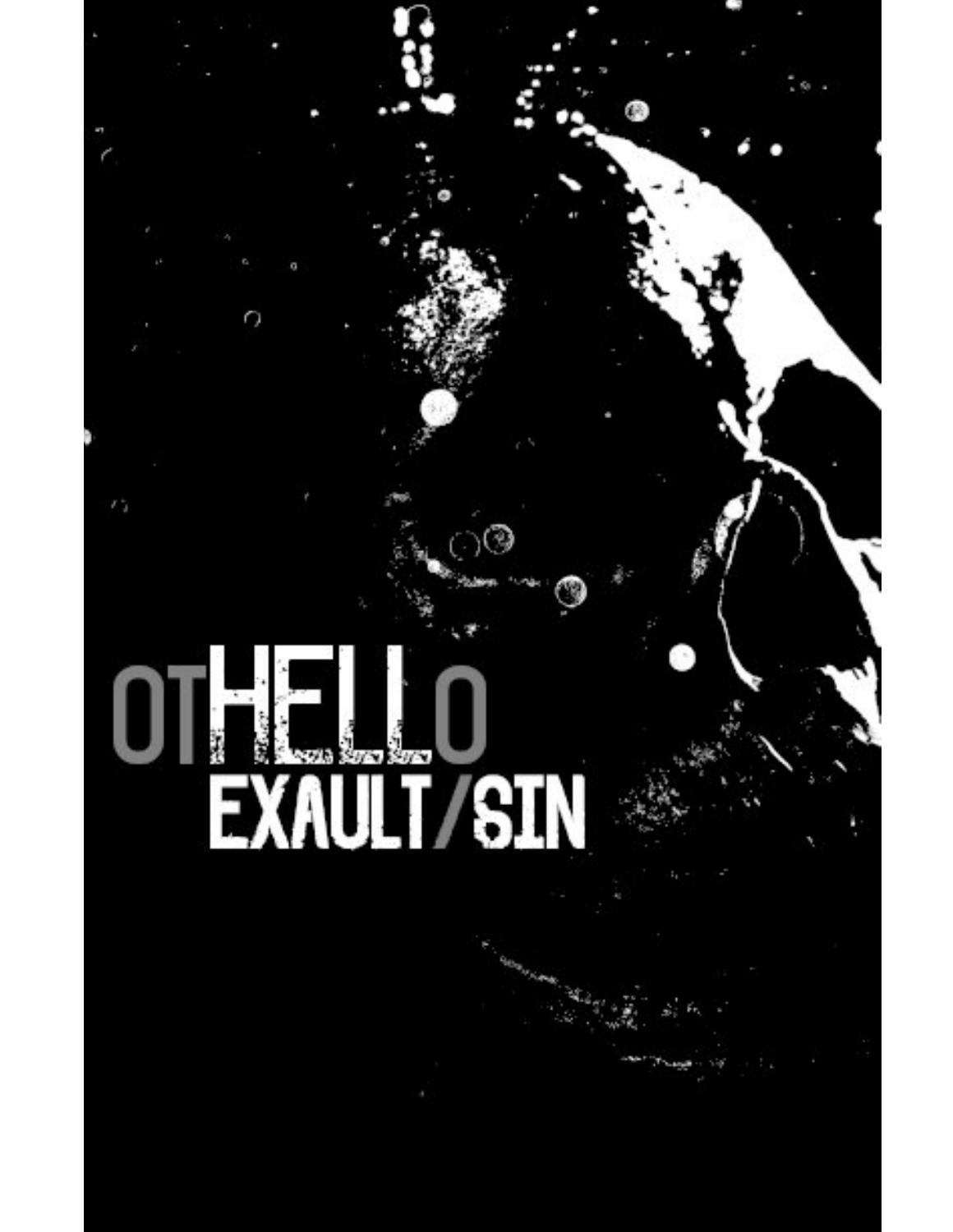## OTHELLO EXAULT/SIN

a sci-fi horror RPG by Rob Kalajian

"When devils will the blackest sins put on, they do suggest at first with heavenly shows as i do now." -Iago, Othello

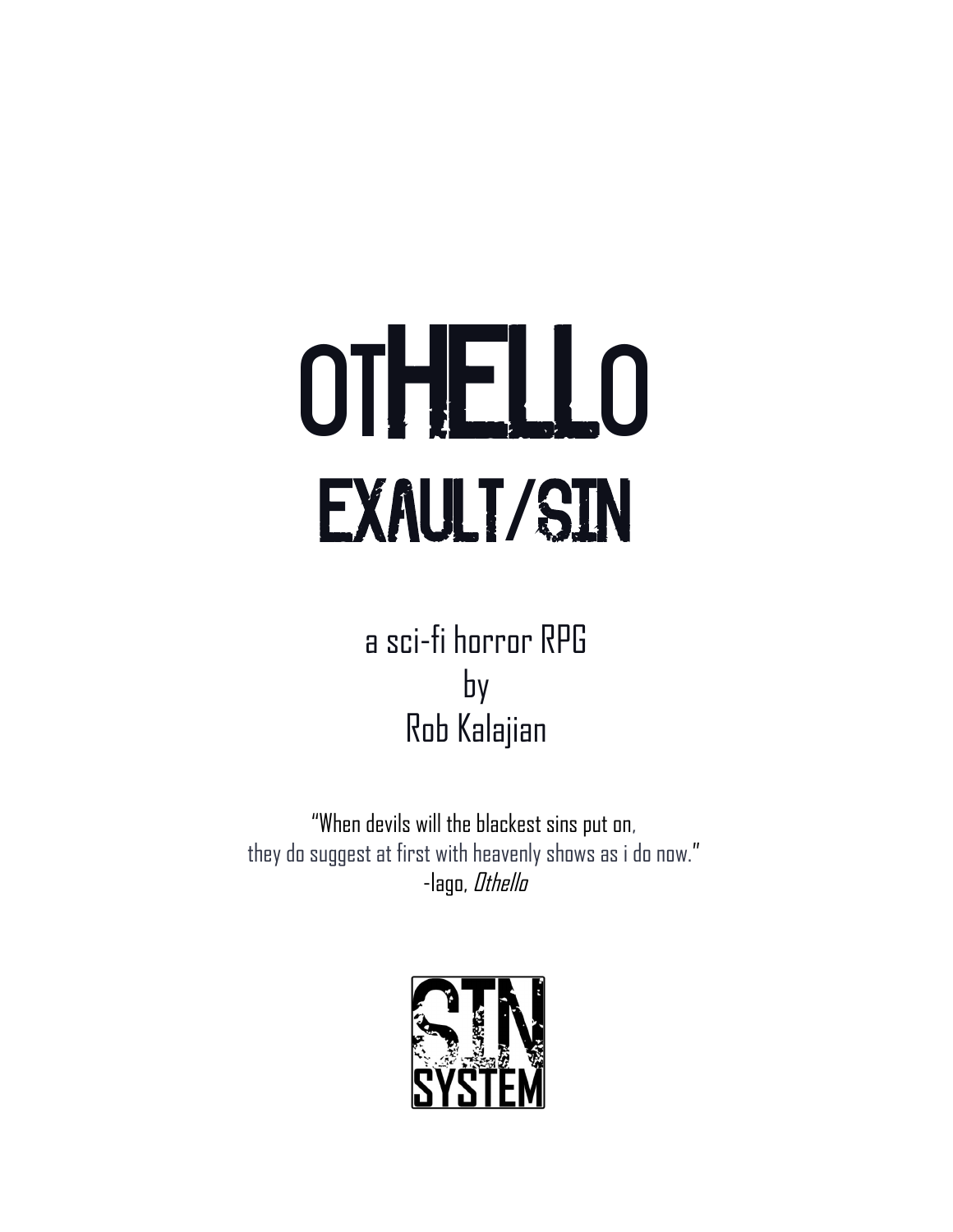#### The Exaulted

Something **MIRACULOUS** happened. No one knows how or why, but Humanity was granted a GIFT. Among the stars, with little hope left for our kind, the **EXAULTED** came to be. Humans with extraordinary powers that manifested seemingly at random.

We prospered with newfound energy and determination we hadn't known for centuries. We spread farther across the vastness of space, expanding at an ever-increasing pace. Nothing stood in our way. Not until SIN.

#### **THOSE WHO SIN**

Just as suddenly as those with  $EXAMPLE 7$  came to be,  $SIN$  arrived to put us in check. First observed on the orbital research station  $\mathsf{OTHELLO\;VII}$  it was only seen in those with an EXAULT at first.

It was too much to hope that the station could contain the menace. Shortly after being discovered, it spread through  $OTHELLO VIII$  like a plague. Those consumed by it were forever changed, twisted, and dark.

With untold horrors now loose in our universe, it is up to us to contain them: the **EXAULTED**, and everyone else. We can't let  $\bf{SIN}$  leave the station. We need to know where it came from and how we can defeat it.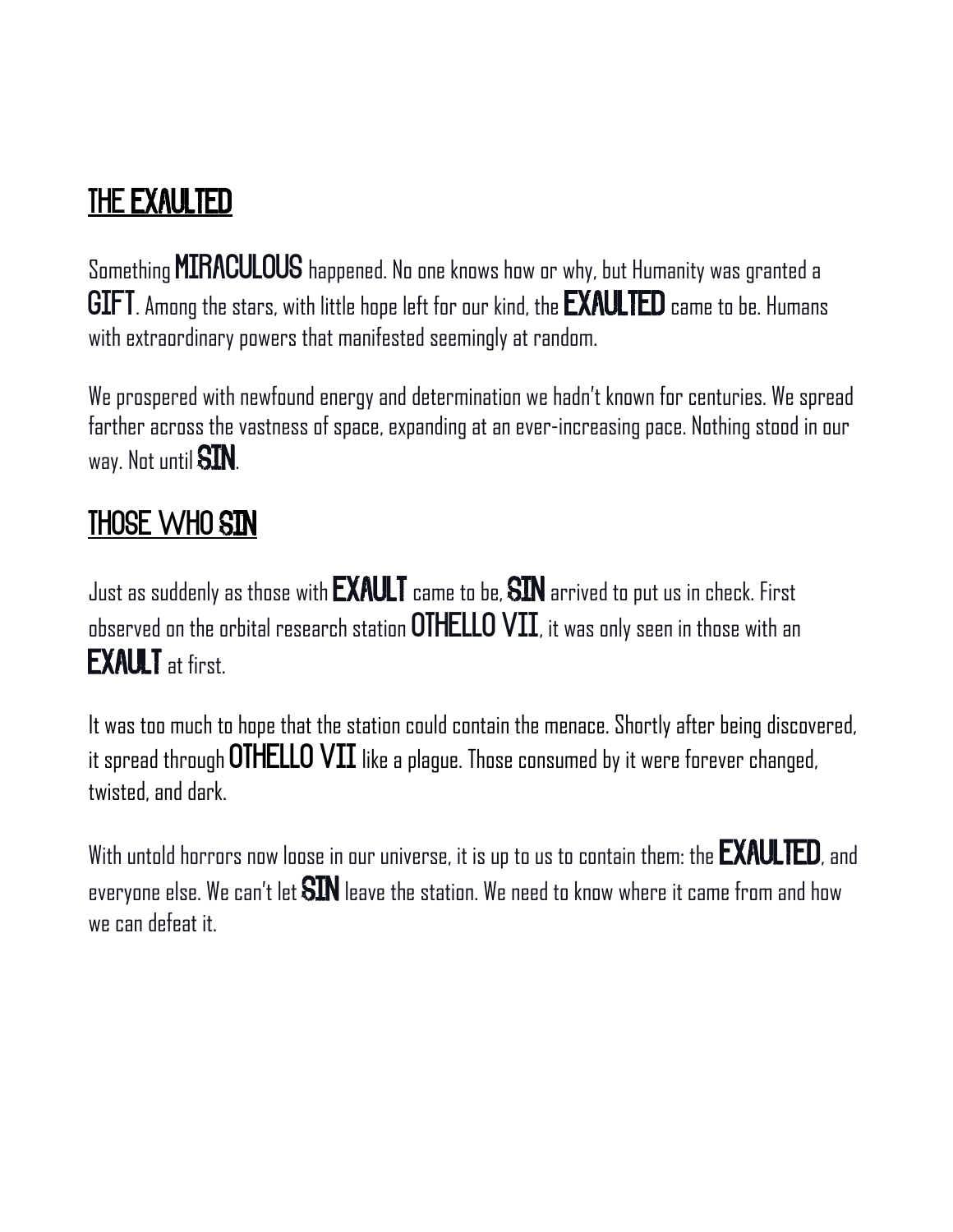#### **ABOUT OTHELLO**

OTHELLO is a role-playing game that places players aboard a secret research station that has been infected with **SIN**, a deadly force of unknown origin and power. Each player will create a character with a profession and  $EXAMPLE 7$ , a power beyond an average mortal.

To play OTHELLO, you'll need a stack of 2-sided tokens. Coins will do, but a particular type of token with black on one side and white on the other works best. You'll need a **Doyen**, or storyteller, and one of more players. Other than that, you'll need a piece of paper for your character and this booklet.

OTHELLO, at its core, is a narrative game. It is also just that, a game. The most important thing is to always make sure you're having fun. Please make sure to use proper RPG safety tools to ensure the maximum comfort and enjoyment of everyone involved. For more information check out http://bit.ly/ttrpgsafetytoolkit.

#### **CREATING A CHARACTER**

Characters in  $\text{OTHELLO}$  have three core stats, an  $\text{EXAULT}$ , and a Profession. Optionally, they may take a  $SIN$  to increase one of your core stats. These stats are as follows:

BODY: Fortitude and physical activity **MIND:** Intelligence and mental feats SOUL: Resilience and recovery

Each player starts with six tokens to assign. Half, rounded up, should be set to white on each stat, while the rest are set to black. Stats may not start at more than three tokens, and must have at least one token. As the game progresses, no stat can increase past five. Players then fill in the dots on their character sheet to match how many tokens they assigned to each stat.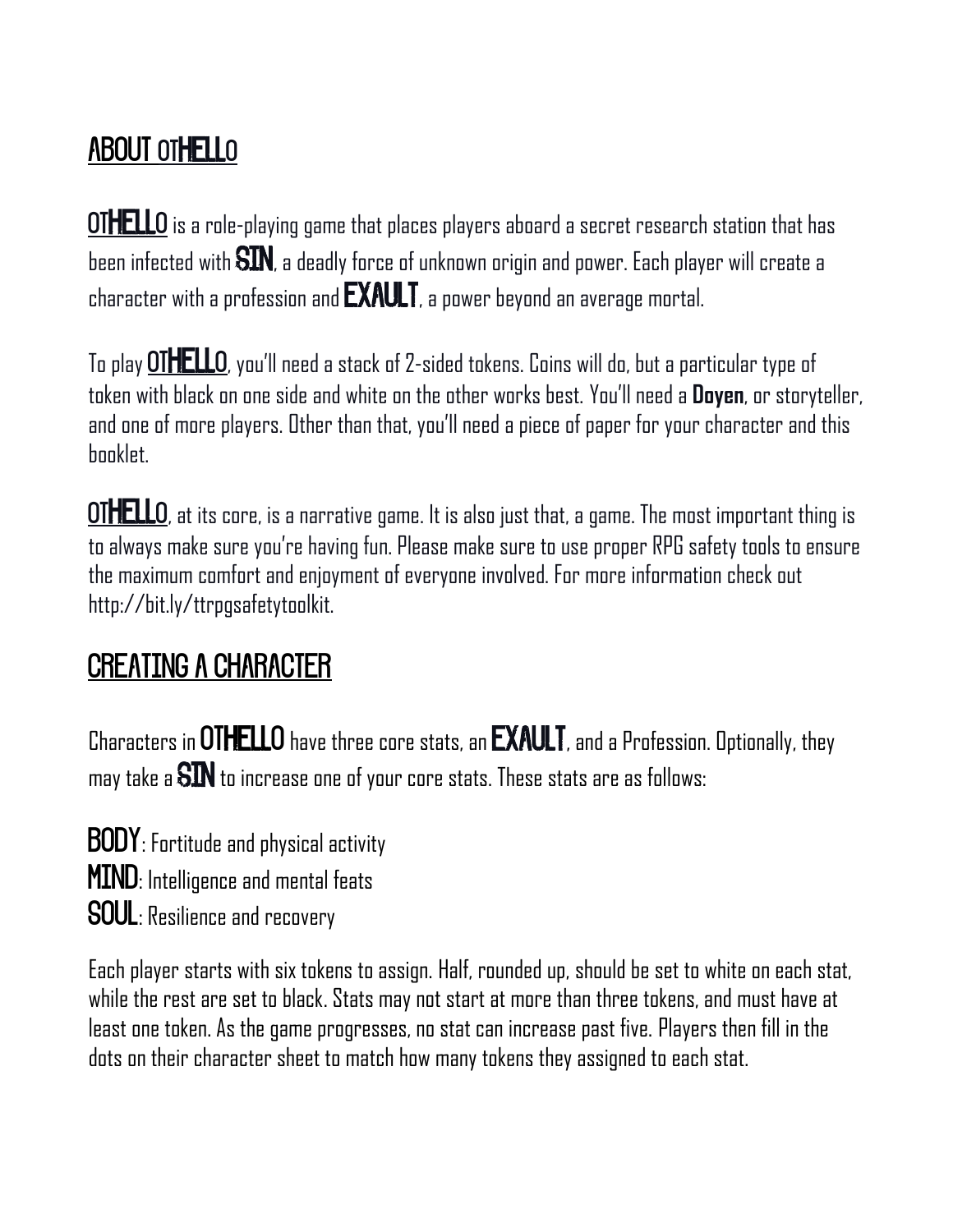After assigning stats, each player should then choose an **EXAULT**. EXAULT are abilities that go beyond human limits. These will allow players to achieve success in areas they may not have been able to before.

HALO: Physical magic aligned with BODY PSY: Mental magic aligned with MIND ETHOS: Inherent magic aligned with SOUL

Last, every player should choose a Profession for their character. Professions are more of a narrative choice to pin down further what a character's skill set involves.

Navigator (Space Travel) Scientist (THE POWER OF SCIENCE) Solider (Combat) Engineer (Repair) Merchant (Trade) Entertainer (Performance) Test Subject (EXAULT)

Optionally, a player may also take a  $SIN$  and increase one of their stats by one, ignoring the starting restriction of three max. A character with  $SIN$  is both frighteningly powerful and cursed to the existence of spiraling in madness and despair.  $SIN$  can manifest itself in many ways, and it is up to the **Doyen** to decide how a player's SIN affects their everyday life.

#### PLAYING THE GAME

The **Doyen's** job in OTHELLO is to tell a story and place the players in different, sometimes dangerous, situations. The players will perform actions to varying degrees of success or failure using their stat tokens to get through these situations. Up to three tokens may be used per action, each getting flipped to its opposite side once used. White tokens are for success. Black tokens are for failure. How many tokens flip will determine the outcome.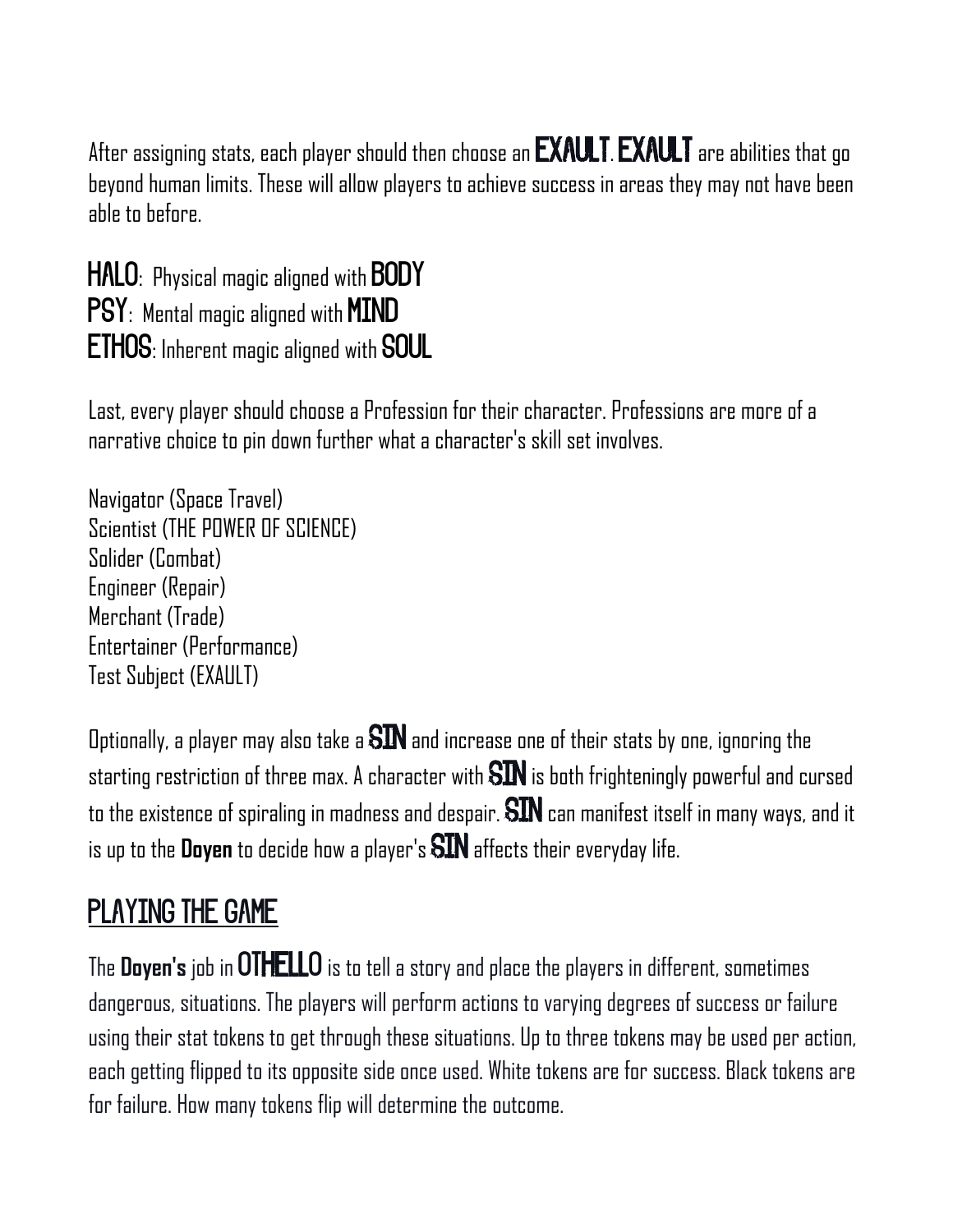1 token: Success/Failure, BUT 2 tokens: Success/Failure 3 tokens: Success/Failure, AND

The keywords  $BUT$  and  $AND$  modify the resolution of an action.  $BUT$  changes an action by saying, "You succeeded/failed,  $B\!U\!I$  the an opposite of the desired outcome also happened."  $\mathsf{AND}$  varies an action by saying, "You succeeded/failed,  $AND$  an extra something in line with the success/failure happened."

Sometimes the **Doyen** may require a contested check. Both the player and **Doyen** flip tokens, with the higher amount of successes winning. A tie creates a standoff.

#### **COMBAT**

There may be times when a physical confrontation may be in order. Players may spend their actions, as usual to inflict wounds upon an opponent via successes. Failures count as a miss.

BUT: No wound/Miss + effect Normal Success: 1 wound Normal Failure: Miss AND: 1 wound/MIss + effect

Players take wounds as failures to one of their stats, thus temporarily reducing the amount of tokens they have to use for that stat. If any stat is reduced to zero, it is corrupted. If all stats are reduced to zero, the player dies.

Combat initiative is decided by the amount tokens each player, and the **Doyen**, have success side up. Ties are decided by the **Doyen**.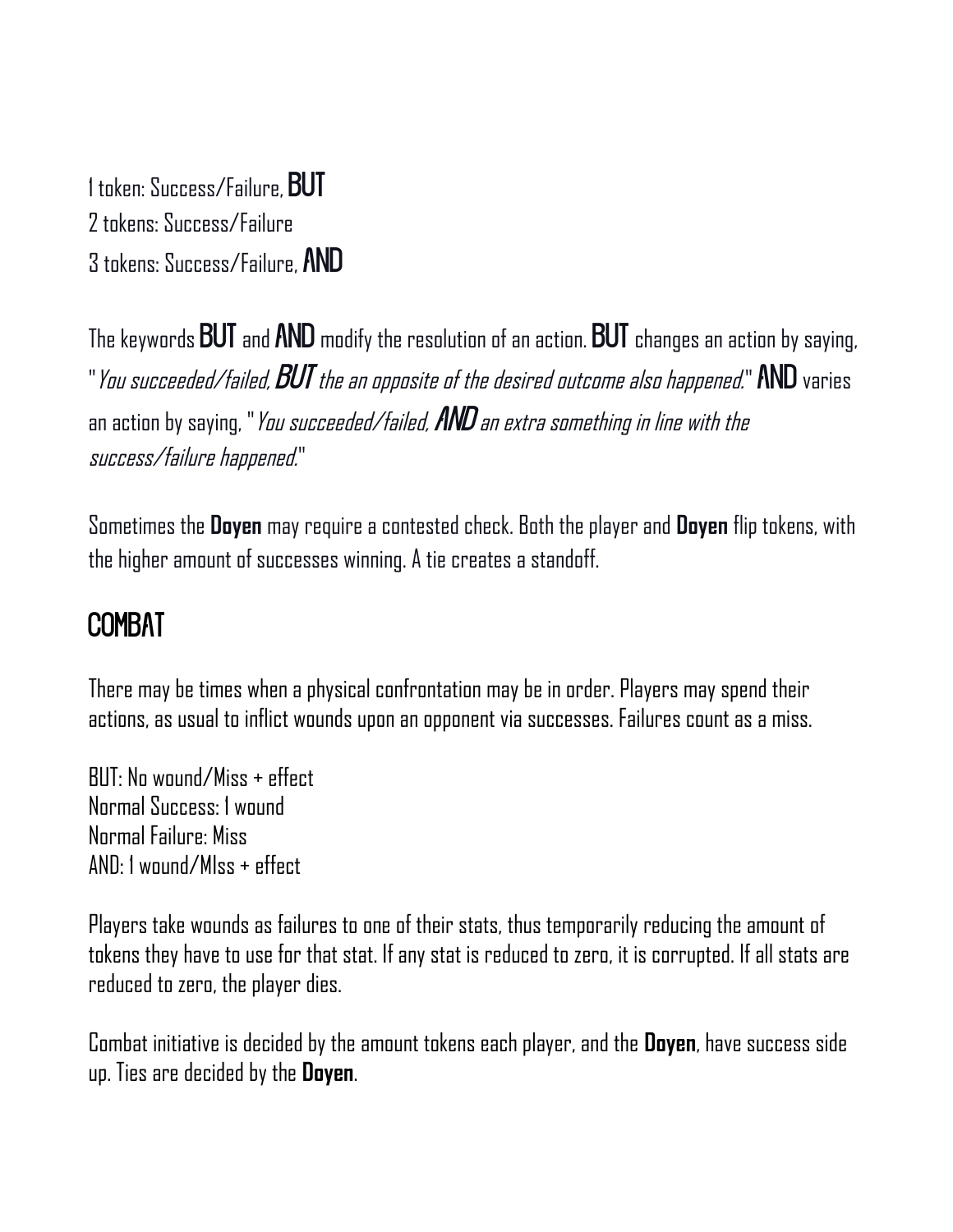#### **CORRUPTION**

If any stat's value reach zero, then that stat has become **CORRUPTED**. A **CORRUPTED** stat's tokens always count as "Failure AND" and the stat must be cleansed through EXAULT or relevant treatment. Once cleansed the stat returns to having one success.

BODY **Cleanse**: Hospital MIND **Cleanse**: Psychic SOUL **Cleanse**: Meditation

#### EXAULT

A player's **EXAULT** can manifest in many different ways. HALO generally displays just like it sounds, as a halo surrounds the character's head or body. PSY allows its wielder telekinetic or telepathic powers. ETHOS wildly varies based on the user's personality and individual character.

EXAULT **i**s also the origin of SIN, corrupting its host slowly over time.

A player may use their character's  $EXAMPLEI$  to gain a success in an stat where they otherwise might not have. Doing so starts to corrupt an opposing stat. Mechanically this works by flipping one white token from an EXAULT**'s** opposing stat as outlined below.

#### **BODY FROM MIND**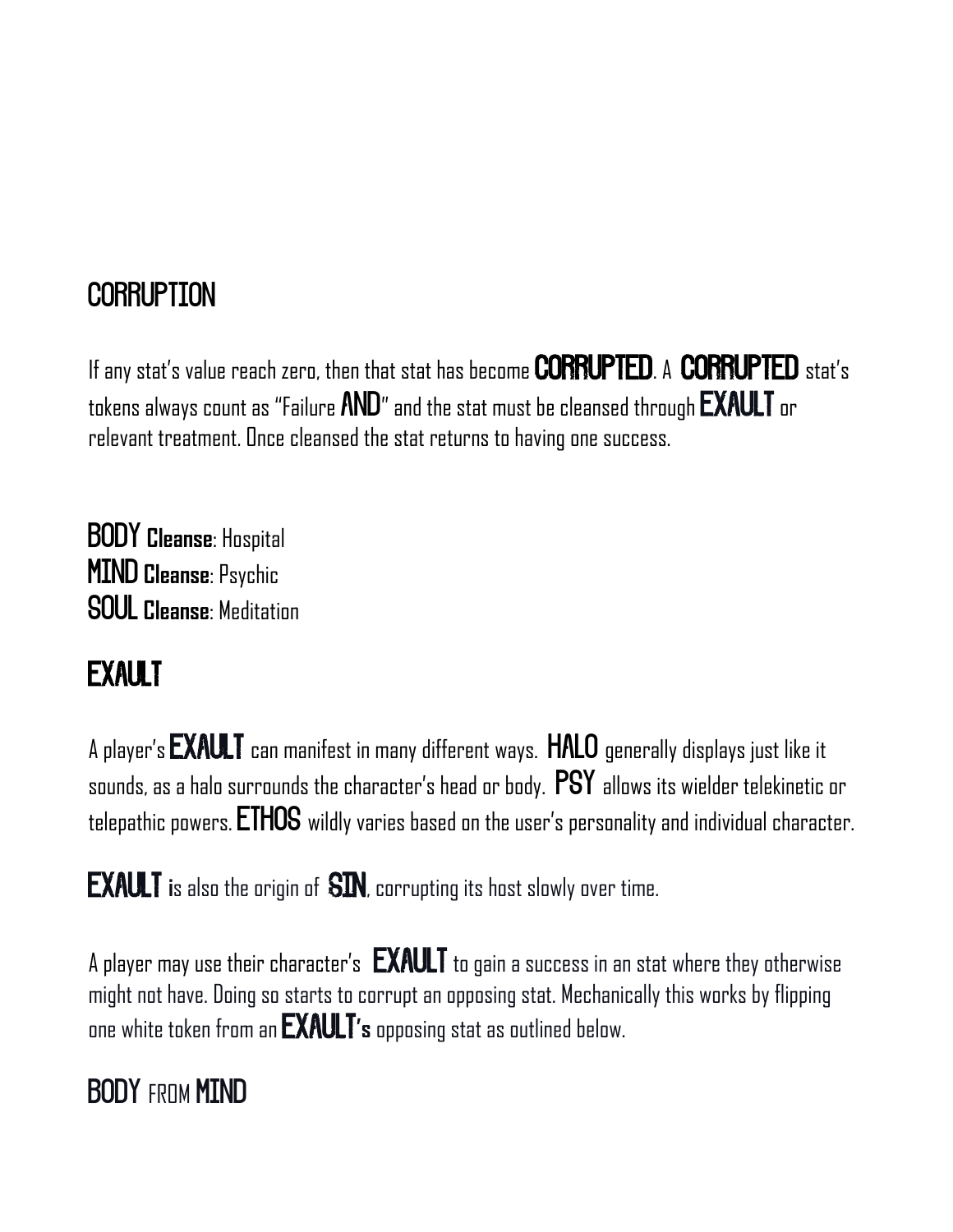#### **MIND FROM SOUL SOUL FROM BODY**

EXAULT also makes it harder for a character's corresponding stat to become corrupted. If an EXAULT stat's last token would flip over to a failure, it is flipped in the air like a coin.

#### **SIN LEVELS**

Each time an  $EXAMPLE$  is used that requires tokens to be flipped, a player must also raise their character's SIN **Level** on their character sheet. Once this level reaches ten the player may increase a stat by one token and must take a new/additional  $\mathbf{SIN}$ .

#### THE DOYEN

The **Doyen** is the directing force in OTHELLO. Through the Doyen's narrative the players forge their path towards victory, or ultimate defeat. The **Doyen** also controls every SINform, non-player character (NPC), and the environment itself. To do this, they will often need successes and failures of their own. To accomplish these, the Doyen has their own set of five 2-sided tokens to use. Three of these start off white, with the remaining two as black.

#### The setting

Deep in the recesses of space lies the residential space station,  $\text{OTHELLO VII}$ . The station is home to upwards of 500 million people and contains level-upon levels of houses, shops, industry, entertainment, and more. Spacescrapers jut out from its ring-shaped megastructure like jagged teeth.

Little do OTHELLO VII residents know that the station's true nature is to research those with EXAULT. Deep below the most significant cities are laboratories dedicated to performing tests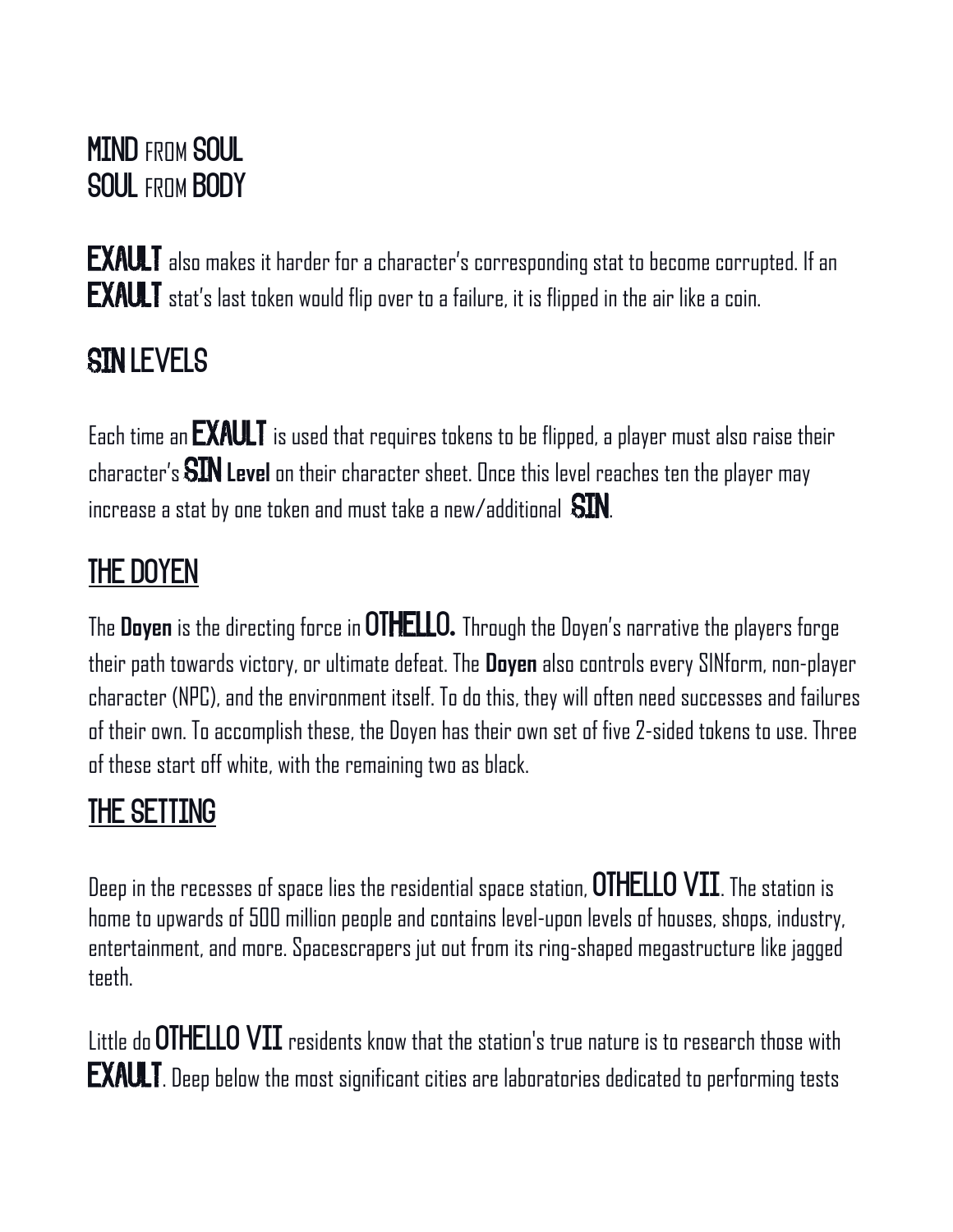on **EXAULTED**, trying to unlock the full potential of **EXAULT** and how to recreate its effects. Unfortunately, what they uncovered is  $SIN$ .

First encountered in the Dehlikyo labs, SIN has spread to every lab in **OTHELLO VII**. Currently, in lock-down, containment is the best plan the board of the station has. Reports of  $S\!I\!N$  in the general populace has started to leak, though, and the conspiracy theories are beginning to spread. It won't be long before there is full-blown panic, and those in the know fear that might lead to complete self-destruction of OTHELLO VII.

The players may be ex-test subjects, station staff, or just everyday people trying to make their way through life. Somehow they've been brought together and confronted with  $SIN$ , the station's bureaucracy, or the typical vices of humankind.

Alone among a population of half a million people, they find themselves even more alone as OTHELLO VII is removed from the rest of humanity in the greater universe. There's no help coming, and the station is ready to be consumed by  $\mathbf{SIN}$ .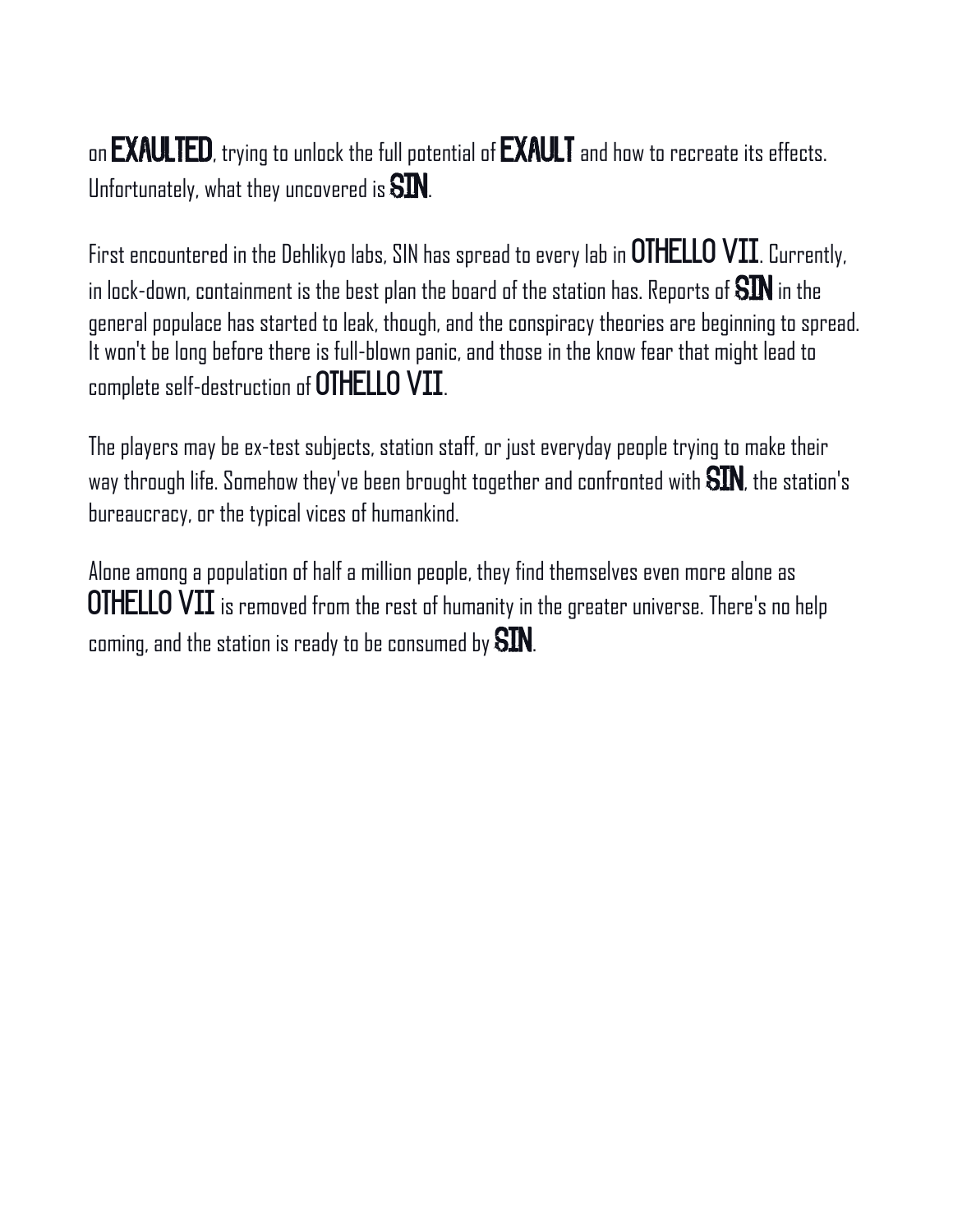#### APPENDIX

#### SAMPLE EXAULT

#### HALO

- A glow surrounds your hands, infusing your strikes with power.
- Your **HALO** extends around you, blocking incoming projectiles.
- Your **HALO** spreads beneath your fee and boosts your leap to cross a large gap.

#### **PSY**

- You can hear her thoughts, dark and brooding.  $SIN$  has taken root in her.
- Gingerly you lift the cred grain from the teller, quickly scanning its balance to your account before gently setting it to rest.

#### **FTHOS**

- Your anger burns bright, unleashing a wave of flames and concussive force in a radius around you.
- Steadying your breathing and clearing your mind, you're able to cleanse your friend's mind of its corruption.
- Under heavy attack from a  $SIN$  form, you manage to clear away an infested wound, regaining one success token.

#### SAMPLE SIN

• Your heart has been replaced by a sentient mass that keeps you alive, yet is slowly consuming you from the inside.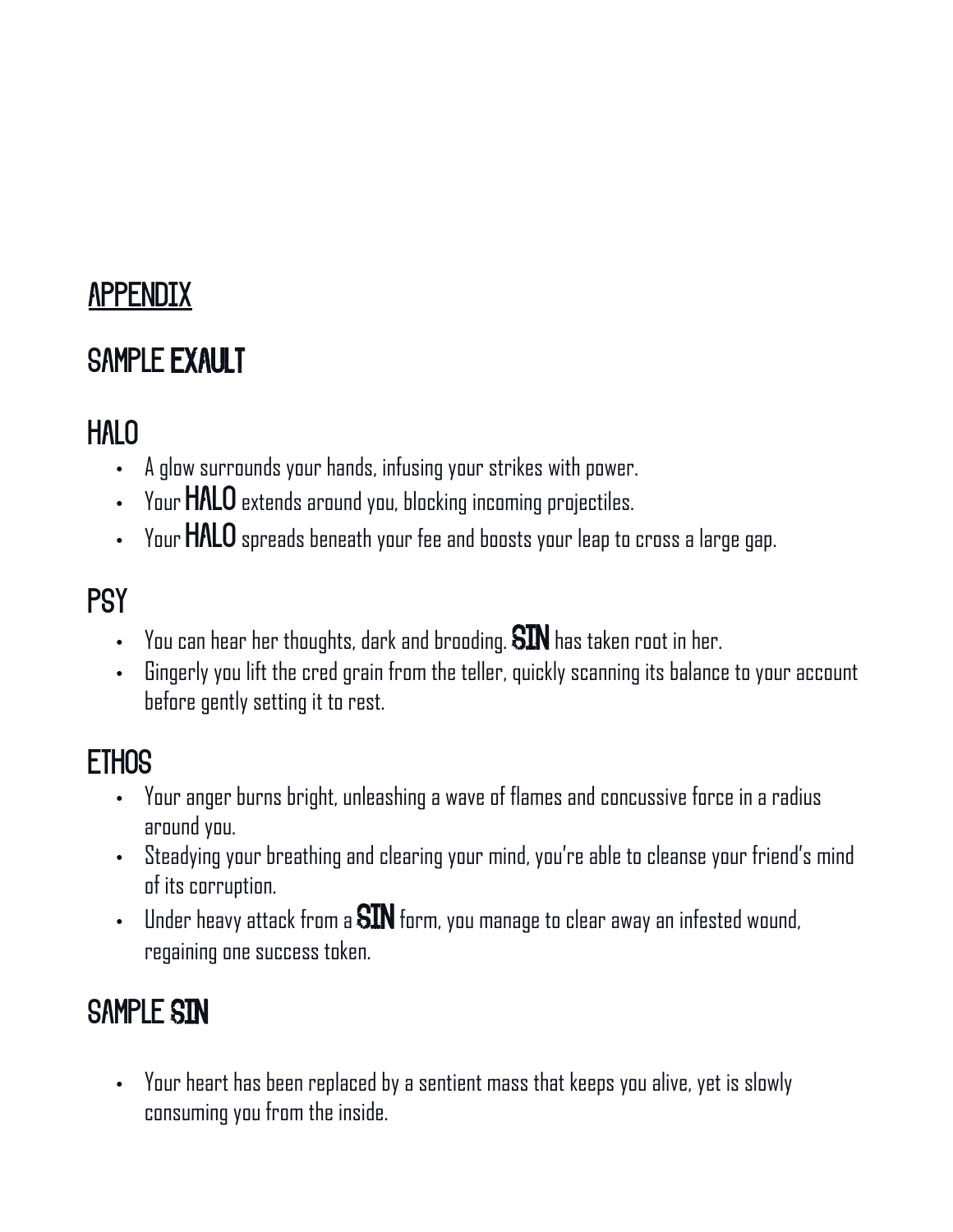- Your arm has been replaced by a writhing mass of black vines and pulsing blue pustules.
- Another sentience has taken residence in your mind, constantly whispering horrors to you.

#### SIN**forms**

SIN**forms** are humans that have completely been corrupted by SIN. Horribly misshapen, they take on the darkest aspects of humanity and its vices. SIN**forms** only live to create suffering and to spread **SIN**.

| <b>GULA</b>                                   | LUXURIA                   |                          | <b>AVARITIA (Avarice) TRISTITIA (Sorrow)</b> |
|-----------------------------------------------|---------------------------|--------------------------|----------------------------------------------|
| (Gluttony)                                    | (Lust)                    | Wounds: 4                | Wounds: 1                                    |
| Wounds: 5                                     | Wounds 3                  | These SINforms hoard     | <b>Emaciated and</b>                         |
| Slow and bloated, GULA The most human looking |                           | anything of value, often | downtrodden, just                            |
| release toxic gasses as                       | of all <b>SINforms</b> .  | armored in cred grains   | looking at a                                 |
| they move and devour                          | <b>LUXURIA</b> are        | and precious metals,     | <b>TRISTITIA</b> is enough                   |
| anything in their path                        | hypersexual and lure      | making <b>AVARITIA</b>   | to shatter the resolve of                    |
| with unhinged jaws lined                      | victims to them like      | tough to deal with.      | a normal mortal.                             |
| with serrated teeth.                          | venus flytraps.           |                          |                                              |
| <b>IRA</b>                                    | <b>ACEDIA</b>             | <b>VANAGLORIA</b>        | <b>SUPERBIA</b>                              |
|                                               |                           |                          |                                              |
| (Wrath)                                       | (Apathy)                  | (Vanity)                 | (Pride)                                      |
| Wounds: 8                                     | Wounds: 1                 | Wounds: 8                | Wounds: 10                                   |
| <b>IRA</b> are <b>SINforms</b> of             | The least dangerous of    | Similar to LUXURIA.      | Beings a pure malice,                        |
| raw killing power.                            | all the <b>SINforms</b> . | <b>VANAGLORIA</b> are    | <b>SUPERBIA</b> are the                      |
| <b>Resembling beasts more</b>                 | <b>ACEDIA</b> , are more  | beautiful, yet not quite | most dangerous of the                        |
| than humans, they've                          | refuse than anything      | as human looking. They   | known <b>SINforms</b> . No                   |
| changed to incorporate<br>claws, sharp teeth, | else. Barely moving,      | craft themselves into    | longer remotely human,                       |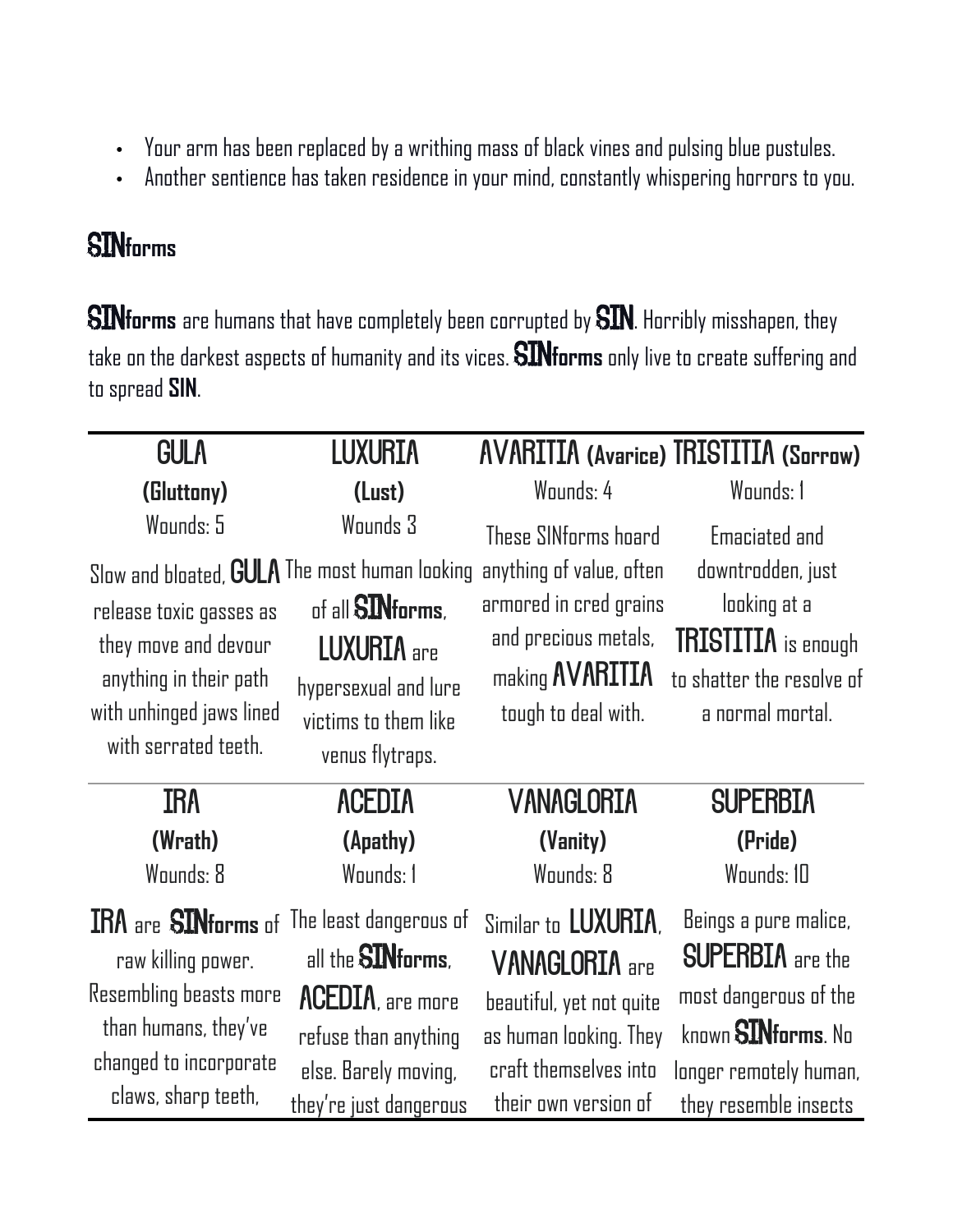| strong jaws, and        | piles of <b>SIN</b> to be |                 | beauty to the point of with multiple pedipalps |
|-------------------------|---------------------------|-----------------|------------------------------------------------|
| powerful legs and arms. | washed away.              | being horrific. | and chitinous armor.                           |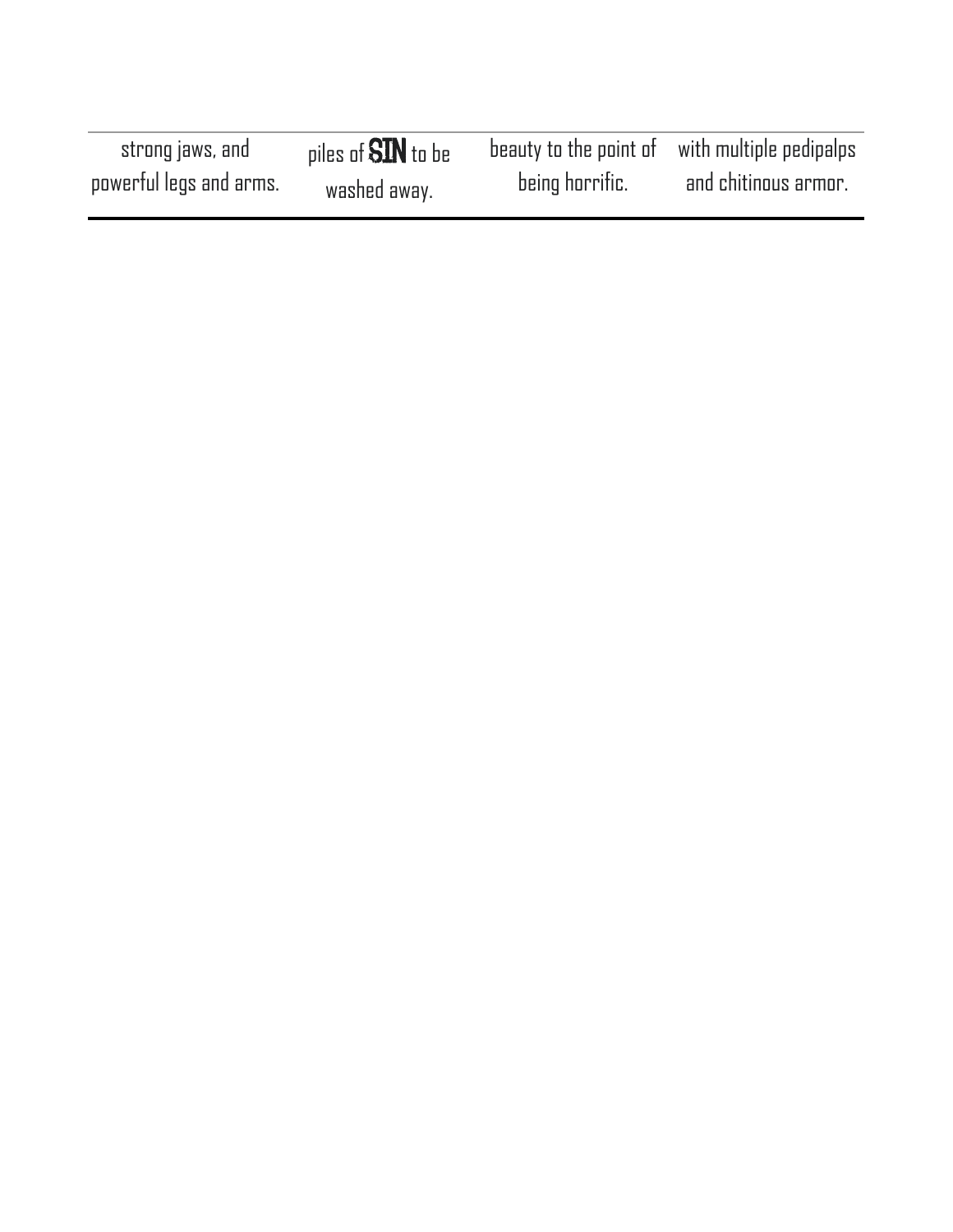#### **CHARACTER RECORD**

NAME AGE<sup></sup> **EXAULT PROFESSION** 

**BODY 00000** 

- MIND 00000
- SOUL 00000

#### **SIN**

**SIN LEVEL**